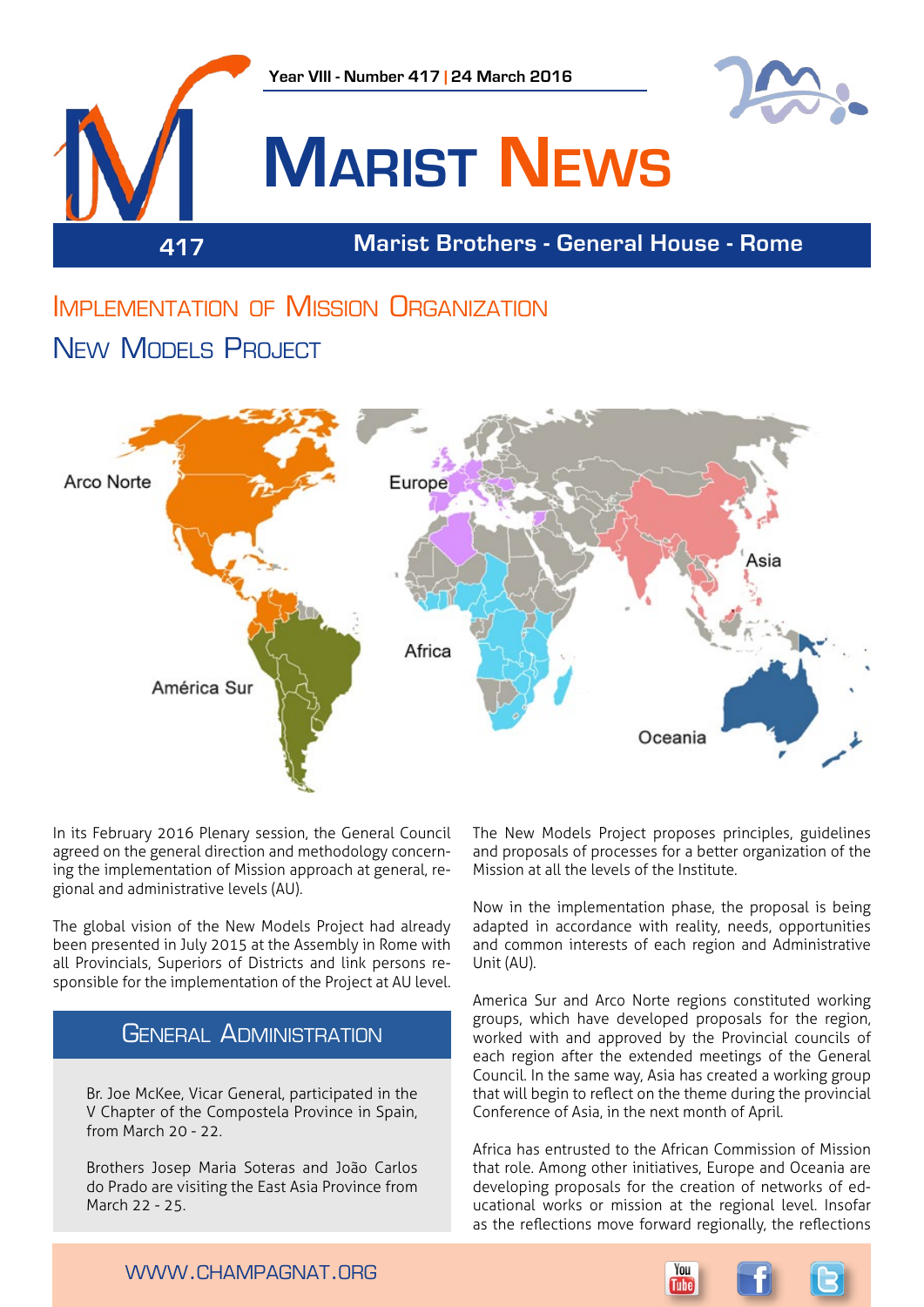

about the adequacy of each administrative unit deepen in order to respond and connect with the regional level and the general one in order to avoid duplications of structures and processes.

There is a big concern about the process and about the focus of the project, with those involved in the Mission.

The expectations are that: this initiative achieve to promote greater vitality to the Marist Mission and to contribute to the clarity of the roles and responsibilities of Brothers and Lay; that it achieve to make possible better training for both and achieve a greater proximity to children and young people.

It is expected that the new proposal prepare all of us as an Institute to ensure innovation and creativity within the presence and vitality of the charism, in places where the presence of Brothers has mostly declined.

Finally yet importantly, it is expected that this initiative encourage the vision of the Institute and of the Marist Mission as a "global body", always looking for solidarity and stewardship in all areas at all levels of the mission.

The proposals of the New Model Project go beyond organizational matters.

In tune with the other processes of the General Council and Secretariats, in particular with Today's Brothers, Laity and International communities, so as with the revision of its constitutions the intent is to promote a new mentality for the Marist Mission and its agents.

For this reason, it was launched this process of co-creation in view of the new Marist centenary to be celebrated in 2017.

At the level of the General Government, it was agreed about the progressive implementation of the new mission structure.

Thus, it is expected the creation of a Mission Committee operational in 2017 which could evolve to a Mission Council after the General Chapter XXII. The Mission Committee will be of support to the General Council concerning the reflection and the coordination of the Marist Mission at a general level.

At operational level, the FMSI Children Rights, the CMI and the Mission Secretariat will work in a more integrated way in consideration that the last two will be working under the Mission Committee.

For the first phase of the implementation, the General Council has appointed two internal Teams and two Working Groups in order to support the creation of structures and processes.

The scope of appointing the two internal Teams and the two Working Groups is to ensure consistency, coherence, alignment and compliance of the new Mission structure with the legal and canonical structures of the Institute at Global, Intermediate and Local levels.

## **CONFER publishes full speech of Superior General**

## **Authority in the service of communion and mission**

The magazine of CONFER, the Spanish Conference of Religious, has published the speech of superior general Brother Emili Turú during its 22nd general assembly.

Br Emili spoke about "Authority in the service of communion and mission"

during the assembly, held Nov. 10 – 12 in Madrid, Spain.

His full speech is now available on pages  $61 - 75$  of the 55th volume, number 209, of the Jan. – March 2016 issue.

For the full text, visit:

[http://www.champagnat.org/400.](http://www.champagnat.org/400.php?a=6&n=3908 . ) [php?a=6&n=3908 .](http://www.champagnat.org/400.php?a=6&n=3908 . ) 

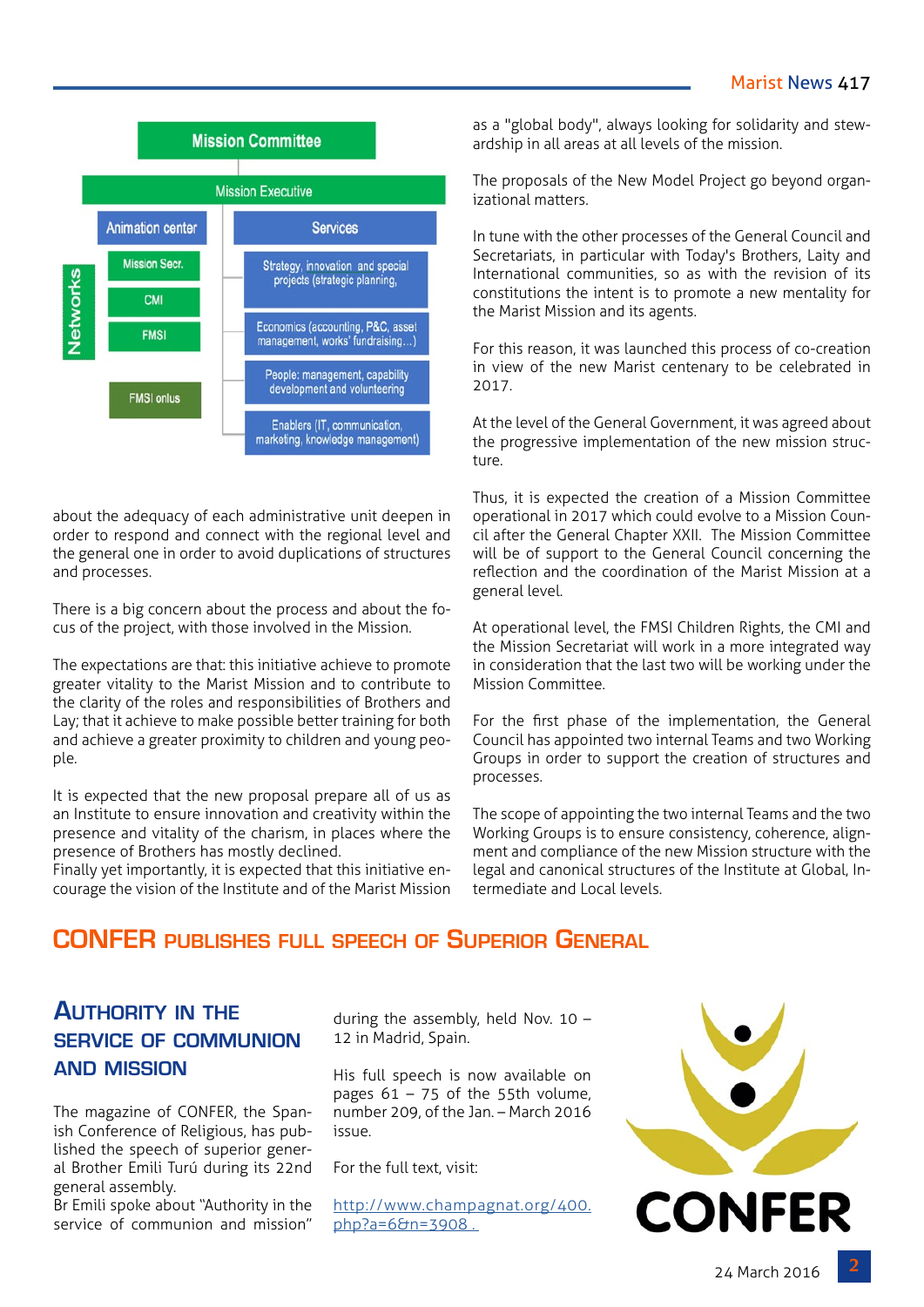**proclaim?**

# **Letter from Aleppo, Number 25 What is that Hope that you**

Nabil Antaki - for the Blue Marists

It is beautiful this Sunday morning of March, a blue sky, a radiant sun which warms; the cease-fire which entered into force two weeks ago urged people to be optimistic. The first days, it was respected. The noise of the birds when waking up in the morning replaced the noise of the bombs.

Electricity and water came back during two days after a total interruption of several months. The people of Aleppo spent white nights washing, taking a bath, filling the reservoirs with water being afraid that the provisioning of water and electricity would be only temporary as it was the case on several occasions in the past.

Unfortunately, this short bright interval lasted only some days. Then the snipers began again their dirty work killing innocent civilians. Then the shells of the mortars began again to fall on certain neighborhoods, the terrorist group holding the best part. The east of the town was not concerned about the truce.

The provisioning of water and electricity was once again interrupted. Even if it was reestablished, the people from Aleppo knew that the regime of rationing was going to begin again, water, one day a week and electricity two hours a day. In spite of everything, this morning, everybody has a smile on the lips and hope in the heart.

These last times the events have succeeded one another: the exodus of hundreds of thousands of Syrians towards Europe causing tensions among the European countries and among the inhabitants of the same country; The offensive of the Syrian army on the governorate of Aleppo to liberate our city besieged since three years and a half ago by the terrorist group Al Nosra.

The cease-fire proclaimed, not always respected, in force since 15 days ago; It concerns the Syrian State and about one-hundred groups of rebels but not the two principal ones unanimously considered as terrorists. The blocking of the only road (attacked by the armed groups) that joins Aleppo with the rest of the country, during 8 days with the consequent interruption of the provision of essential products to the city, and this only a few days before the sad 5th anniversary of the beginning of the war in Syria.

Is this the beginning of the end of the nightmare? The ceasefire is it the prelude of a political solution coming soon? The Western countries submerged or overwhelmed by the millions of refugees, have they decided to hasten the political solution in order to stop the migratory flow? Finally, are they going to let us live in peace again among us, the Syrians as we have done during centuries? Is it necessary to be optimistic

# **+ At the foot of the Cross +**



**We are in awe of a God who loves us without reserve.** 

**We find a God who shares the physical and psychological suffering, betrayal, abandonment and violence experienced by humanity, and transforms these experiences.** 

**There we enter into the mystery of redemptive suffering and learn humble fidelity in love.** 

**The crucified Christ is the sign and deepest expression of a God who is love.**

Water from the Rock, 22

and hope or realistic and remain expecting? These questions, at present without any response, the Syrians in general and the people from Aleppo in particular ask themselves throughout the day.

In waiting, we, the Blue Marists, continue our solidarity work with the displaced families and/or without resources. Rami one of our volunteers, asked me the other day: "Why do you insist in saying that we are an association of solidarity and not a humanitarian organism?"

The response is evident. For us, Blue Marists, the "beneficiaries" are not numbers on the lists; they are not virtual beings to feed, to lodge and to take care of; they have a name. Behind each name, there is a face; there is a human person with his past history, sometimes unfortunate, plunged into mourning, his dramas, sufferings, his broken dreams, his future mortgaged; but also, a person who has desires and projects. We want to establish with them a relationship that will allow them, in spite of everything, to keep their dignity, their humanity and a certain hope.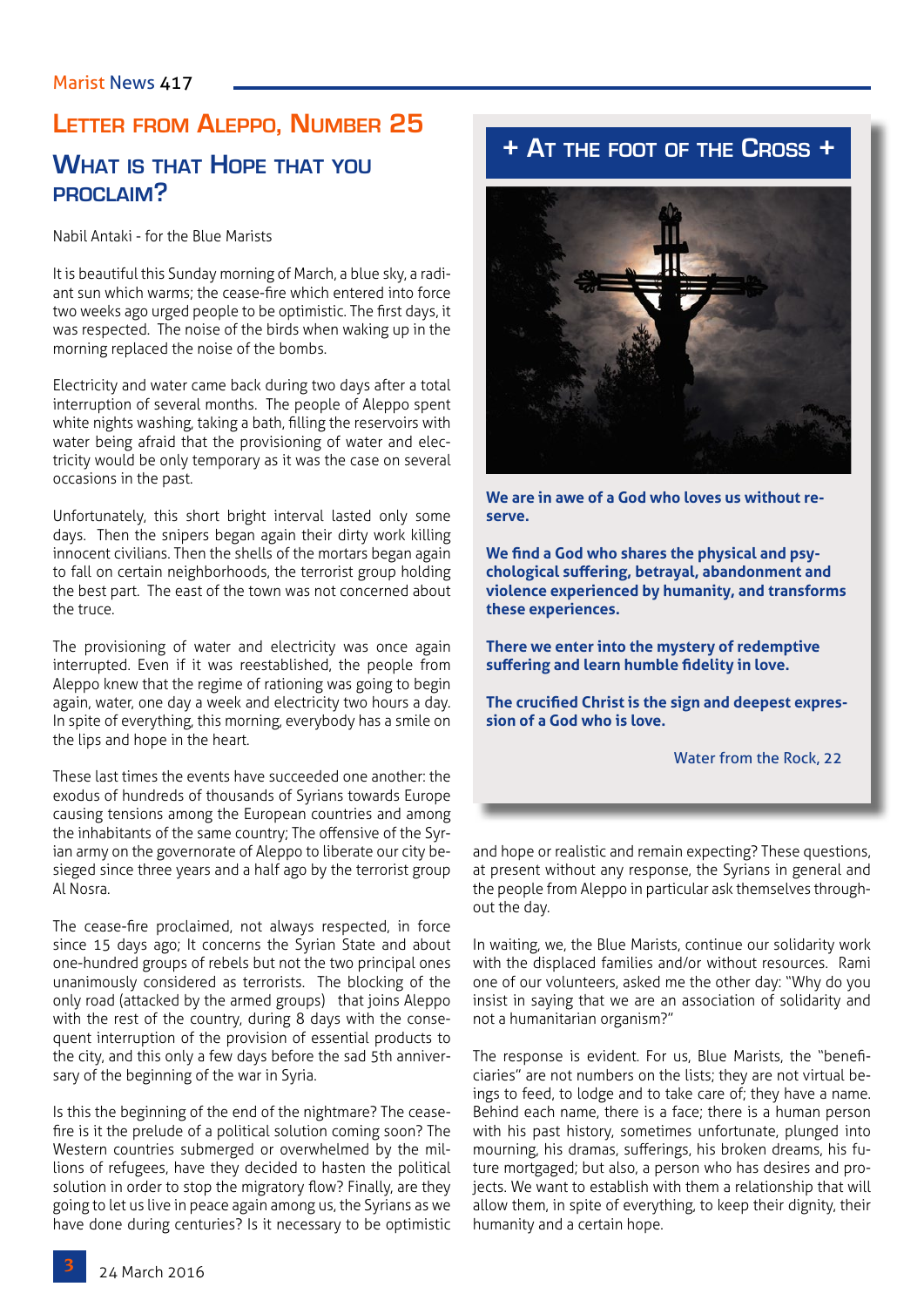# MARIST WORLD



Singapore: Marist mission



Argentina: Province Cruz del Sur Assembly in Luján



Spain: Chapter of the Province Compostela



Bolivia: Postulants of Cochabamba organise the Way of the Cross



Brazil: Marist School in Teresina



India: Marist primary school in Trichy

The family of S.B. is not a number. A month ago, it received a shell in its apartment: Soubhi B. had a fracture on the skull and the arm and lost his nose. His wife Gina B. lost her eyes and eye lids and all the bones in her face; that is only magma of burnt flesh; and their son was killed with the shell. The Family H. R. is not only a "beneficiary". It has a painful, sorrowful past, an extremely difficult present and an uncertain future. The mother, Lina and her 9 children, displaced and refugees in the carcass of a building, in one room without walls and without toilets are human persons.

The husband disappeared several months ago. In order to survive the older children collect the plastic and cardboard to sell it for recycling and the younger children collect the bread from the garbage bins to dry it and sell it as food for the animals.

M.K., widow, mother of 5 children, displaced two times, the husband was killed by a sniper at the beginning of the war, one of her two daughters died a year ago after the explosion of a shell, a son student of medicine trying to study which is very difficult in the cave where they live. M. or her daughter come walking every day to our house (two hours to come and to return) to get a hot meal for the family. Is it that M. is only a number on the list of beneficiaries of the noon meal? Does she not need that we look at her with love, that we listen to her with respect and that we accompany her with discretion?

These are some examples, among numerous others, of dramas lived by the displaced families and/or without resources and who are taken care of by the Blue Marists.

#### **Our different projects continue and develop**

We have created a new "Basket" for 224 new families that we have accepted to take asked by an association which no longer has the means to continue its activity. So the total number now is 800 displaced families who receive help every month. A basket of substantial food, a complete medical basket, and recently the price of a monthly subscription of "1 ampere" for the private generators which have filled the city everywhere to supply the "official" electricity which is not furnished. For Easter every family is going to receive a bonus to buy 1 kilo of meat, foodstuff which has become very expensive that our families cannot pay for it.

"The Blue Marists for the lodging or accommodation of the displaced" continue their help to lodge the families in small apartments. 150 families have already been helped, some of them after three years.

Clothing, mattresses, blankets, cans of water and kitchen utensils are furnished when they ask for them or need them. A hot meal is distributed every day at noon to 550 persons.

 The total interruption of the provision of water has obliged us to buy a 4th van or truck, equipped with a reservoir, a small generator, a pump, and a pipe, the families fill their reservoirs of water from hundreds of wells perforated or drilled all over the city, then they ploughed the city to fill the reservoirs from 250 to 500 liters of water that we fur-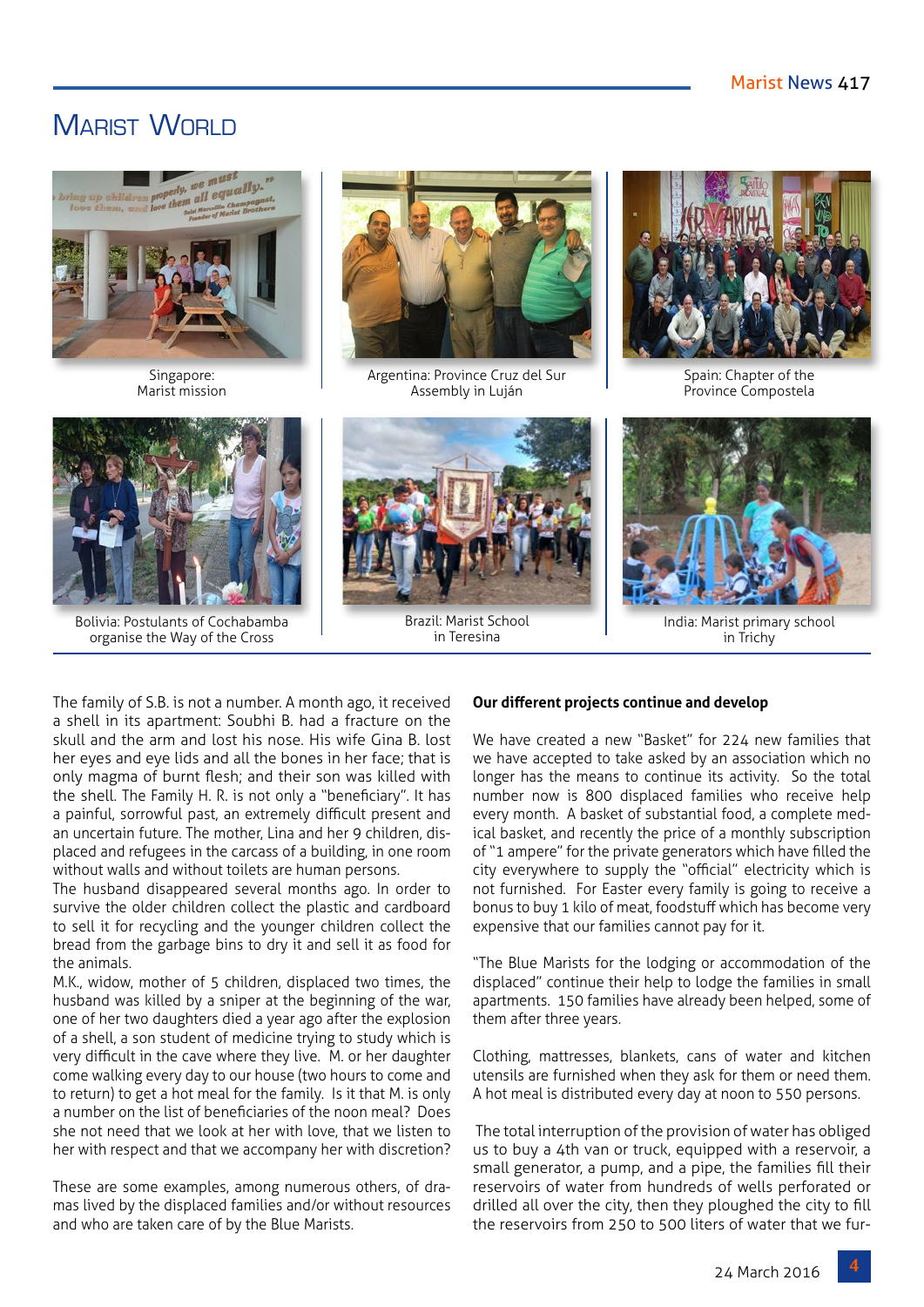#### Marist News 417



nished to our families. This project "I am Thirsty" is greatly appreciated by the families.

Unemployment, the excessive increase of the cost of life and displacement are the cause that the majority of the people of Aleppo no longer have the means to take care of themselves. With the "medical project of the Blue Marists", we help the families to pay for a prescription, to pay for an X-Ray or for tests in the laboratory, to pay for hospitalization for some treatment or for a surgical operation. Hundreds of medical acts are financed each year by us.

Our program "Civilians wounded in war" continues, thanks to the benevolent help of doctors and surgeons and the cooperation of the Sisters of Saint Joseph of the Apparition, to take care, free of charge, in the Hospital St. Louis, of the civilians wounded during the war. Our Project "Drop of Milk" distributes every month powdered milk to 2700 children from 1 to 10 years of age and milk for infants, to 275 babies of less than a year of age who are not nursed by their mothers.

Very soon we are going to begin a new project "The Blue Marists for the eradication of illiteracy". In fact, we have seen and verified that the adults in numerous displaced families do not know how to read or write. This project will allow them to profit during this period of war, of unemployment, of emptiness, to develop themselves.

"Learn to Grow" for children from 3 to 6 years of age; "I want to Learn" for children from 6 to 13 years of age and the Skill School for the adolescents all continue receiving more and more petitions of registration on the part of the parents and of the young people.

Concerning our center of Formation, the M.I.T., its seminaries are always occupied. Unfortunately, we can only accept 20 candidates on the 50 or 60 petitions of inscription for each workshop. We have two every month, one which lasts 3 days for young adults from 20 to 40 years of age to allow them to acquire knowledge in different subjects such as we have done recently, "how to make a Power Point", "how to use the program Excel", how to evaluate the yield or profit of a project", etc.

Our Directive team, our 50 volunteers, our employees, the

doctors, in one word, all the Blue Marists work steadily, without interruption in order that all these projects may be thought out, planned, directed and executed in the best possible way, in the Marist way. That is to say, know "the beneficiaries", always treat them with respect and love, and listen to them when they need it. We owe you very much, dear Friends, who support us by your messages of solidarity, your prayers and your gifts.

Very soon we will celebrate Easter, the feast of the Resurrection, the feast of Hope. Rami, again questioned me and said: What is that Hope that we proclaim when we have been living for 5 years in the most complete darkness?

I answered him: For us, the Blue Marists: "To Hope is to live fastened when everything trembles. It is to accept the risk when everything is assured. It is to propose a presence when everything is senseless. To Hope, is to live inhabited by love, nourished by tenderness, encouraged by peace to Hope, is to advance when everything seems to be blocked when everything seems to be finished when all is condemned.

It is to live at the limit, at the frontier, at the extreme of an essential choice: 'do not fear anything, I carry you in the palms of my hand, I make you my friend'. To hope, is to say Magnificat. You are in my life and I am in yours an eternal poem of Love.

It is Hope which helps us to exceed, to go beyond the gift and the sacrifice of self, to love more than one could imagine, to believe with all our heart and not only with all our reason. Hope means that Jesus, who was incarnate and died on the cross for us, has risen and He lives in us. After His Resurrection, Jesus sends someone to tell his disciples to wait for Him in Galilee. The disciples were sad and desperate since Jesus was dead. They had lost all Hope. Their appointment in Galilee, with Jesus who had risen, gave them Hope. They knew that after death, there is the resurrection, and that after darkness, there will be the light." Happy Easter.

# "

**The noise of the birds when waking up in the morning replaced the noise of the bombs.**

"